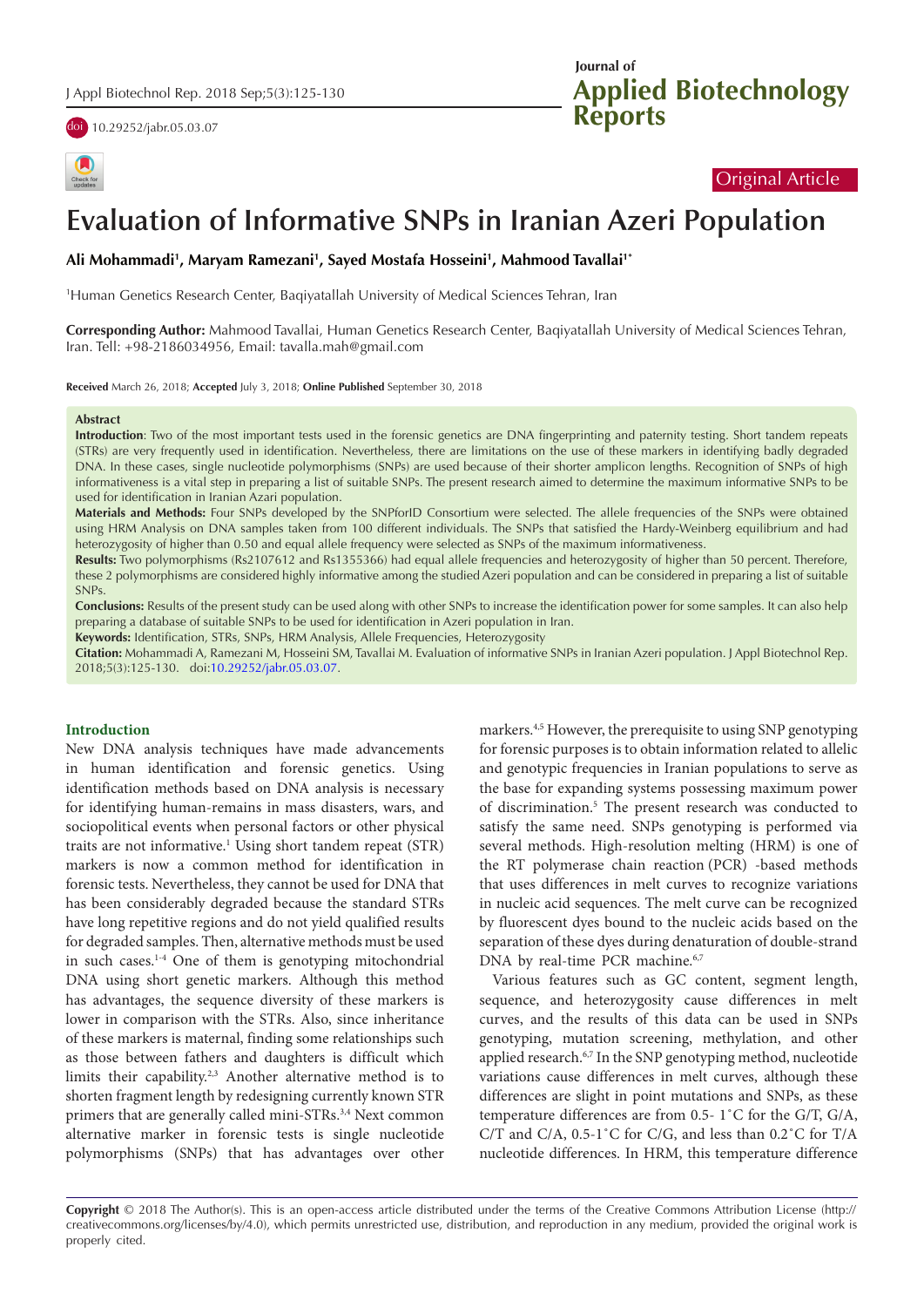between nucleotides appears in separate diagrams with different colors that can be used in mutation screening and SNP genotyping.<sup>6-8</sup> Identification informative SNPs for any population is a vital step in forensic genetics.<sup>5-8</sup>

The present research intended to study allele frequency and efficiency of the 4 SNPs introduced in the SNPforID database (i.e. Rs1454361, Rs1355366, Rs2107612, Rs2111980).

# **Materials and Methods**

In order to prevent the possible contamination with modern DNA, laboratory equipment's were decontaminated through bleaching with 5% active chlorine. Then, they were washed in sterile distilled water, and finally, all surfaces were exposed to UV irradiation in an ultraviolet chamber for 60 minutes. All buffers and materials were autoclaved and sterilized. All steps were taken in separate places under sterile conditions using sterile gloves and masks. Negative and positive controls were used for all stages of extraction, PCR, real-time PCR, and sequencing.

According to the approximate distribution of ethnic groups in Iran's population, one hundred unrelated individuals that lived in Northwest regions of Iran (40 from East Azerbaijan province, 25 from West Azerbaijan province, 20 from Ardabil province, and 15 from Zanjan province) were selected and 4 mL blood sample was taken from each one. The blood samples were put in tubes containing 0.5M anticoagulant EDTA at pH=8 and transferred to the laboratory.

Rapid genomic DNA extraction (RGDE) method was used to extract DNA from blood samples. By this method, genomic DNA with high quality and quantity can be obtained in the shortest time.<sup>9</sup> Then electrophoresis by 1% agarose gel was performed for quality control of the DNA extraction product. Moreover, DNA quantity was controlled using NanoDrop

(IMPLEN Company), and samples with low quality and quantity were re-extracted.

The nested PCR method was employed to obtain better and more accurate results. In this method, 2 pairs of primers are used to increase PCR sensitivity (Tables 1 and 2). All Primers were designed using Oligo7 software. The first pair is used to amplify specific segments of the target DNA for 30 cycles (Table 3). Then PCR product was transferred to another tube and used as template, then HRM was performed by the second primer pairs (Table 4) (StepOnePlus™ Real-Time PCR System by Thermo Fisher). Then, the serial dilution of the initial PCR product was prepared, and HRM analysis was carried out for each one. It was found that the 0.001 dilution was the best. In the melt curve stage, the temperature was increased from 60 degrees to 95 degrees at intervals of 0.3◦ C, which was suitable for detection of SNPs.

Finally, allele frequencies of the SNPs were obtained by HRM analysis on DNA samples taken from 100 different individuals. At the end of the HRM analysis, sequencing was performed by genetic analyzer machine (Applied Biosystems 3130XL) for 3 samples of each peak to confirm the final results. The sequencing results were analyzed using the DNA Baser and Gene Runner software and generalized to the other samples. After genotyping samples from 100 individuals, results for each of the 4 SNPs were statistically studied using the PowerStats version 12 software.

# Ethical Considerations

All procedures performed in studies involving human participants accorded with the ethical standards of the institutional and/or national research committee and with the 1964 Helsinki Declaration and its later amendments or comparable ethical standards (Ethics Code for Research:

**Table 1.** Primers Used in the Primitive PCR and the Characteristics of Proliferated Fragments Containing SNP Marker

| <b>NCBI SNP</b><br>Cluster ID | Product<br>Length | <b>Annealing</b><br><b>Temperature</b> | <b>Primers Used in Primary PCR</b>                                  | <b>SNP Genomic</b><br><b>Position</b> | Chromosome |
|-------------------------------|-------------------|----------------------------------------|---------------------------------------------------------------------|---------------------------------------|------------|
| rs2107612                     | 370               | $60^{\circ}$ C.                        | 5'-TCAGGGAGGAATAAACATTACAGG-3'<br>5'- GTCACAGCAACATAACCATATTAC-3'   | 888320                                | 12         |
| rs1454361                     | 412               | $60^{\circ}$ C                         | 5'-ACTCTAGTGACATAGCCTCCAGTG-3'<br>5'-TTGGAAGGACAATGAAGTTGCACG-3'    | 25850832                              | 14         |
| rs2111980                     | 305               | $60^{\circ}$ C                         | 5'- CTCTTAACCTCCCTCCCTTGCCTG-3'<br>5'- CTCTTCCTTCCGCCCCCACTCCAAC-3' | 106328254                             | 12         |
| rs1355366                     | 400               | $60^{\circ}$ C                         | 5'- CCGTCTCTTCAGGAACAGTAGAAC-3'<br>5'- CAGGTGTGACAGCCTAGTTCTG-3'    | 190806108                             | 3          |

**Table 2.** Primers Used in HRM and the Characteristics of Proliferated Fragments Containing SNP Marker

| <b>NCBI SNP</b><br>Cluster ID | Product<br>Length | <b>Annealing</b><br><b>Temperature</b> | <b>Primers used in Primary PCR</b>                   | <b>SNP Genomic</b><br><b>Position</b> | Chromosome |
|-------------------------------|-------------------|----------------------------------------|------------------------------------------------------|---------------------------------------|------------|
| rs2107612                     | 109               | $57^{\circ}$ C.                        | 5-GAGCATTCTCTTCTGTTAA-3<br>5-TACATTATTCAACTGTTTTGG-3 | 888320                                | 12         |
| rs1454361                     | 72                | $57^{\circ}$ C                         | 5-TGGGGAGGAGGGAAATAC-3<br>5-GCTGTCCATCATCAGTAAGAC-3  | 25850832                              | 14         |
| rs2111980                     | 77                | $57^{\circ}$ C.                        | 5-TTTACGGTCAAAGCATCTT-3<br>5-ATCTTTGCCAGTGAGTCA-3    | 106328254                             | 12         |
| rs1355366                     | 64                | $57^{\circ}$ C                         | 5-AATTTCAGAGCCACTGGAG-3<br>5-GTGCTTAGGCCACAACTG-3    | 190806108                             |            |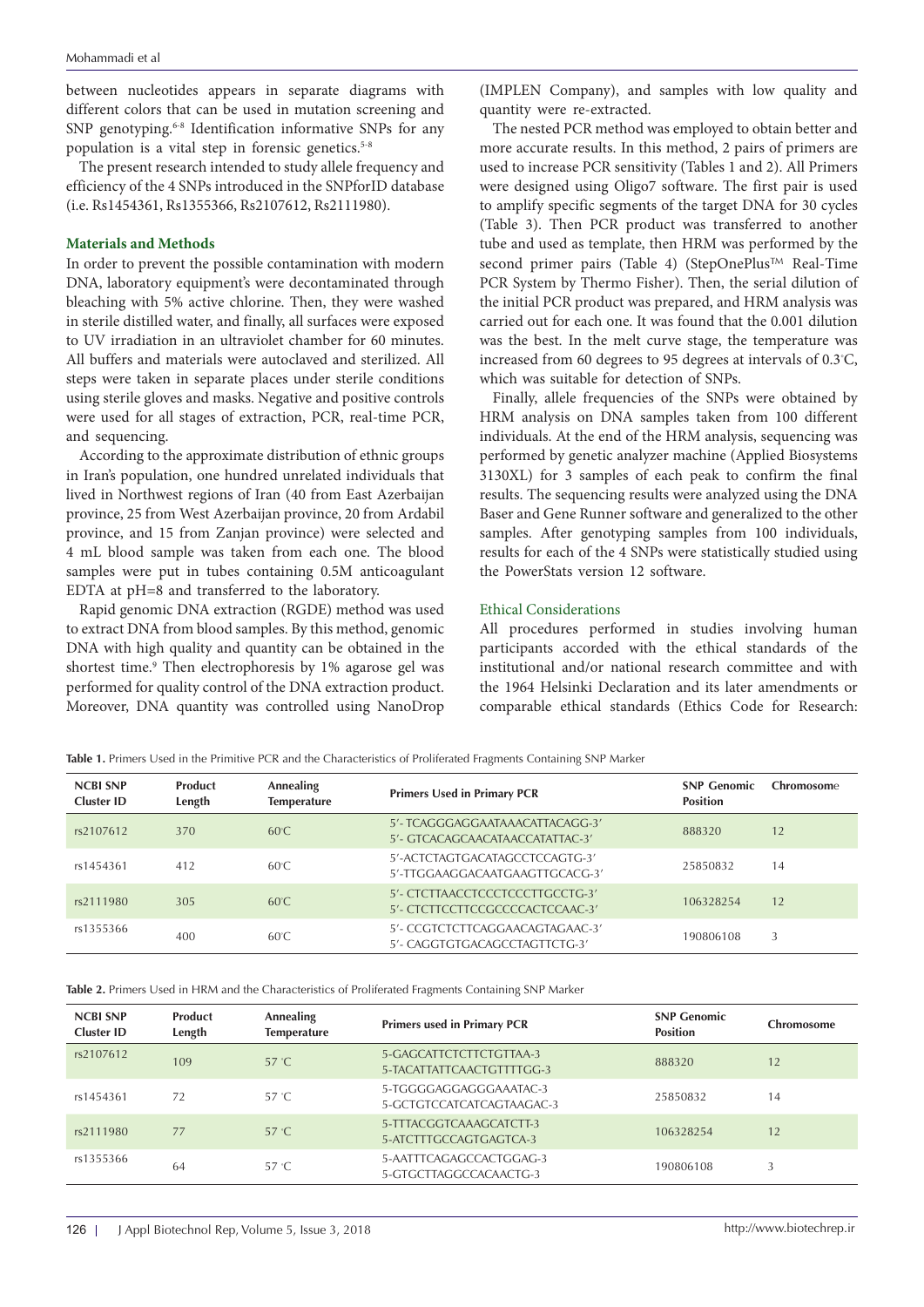**Table 3.** Primary PCR was done using Taq DNA Polymerase 2x Master Mix (Ampliqon) with the following conditions

| <b>Denaturation</b>    | 95°C.          | 30 seconds |
|------------------------|----------------|------------|
| Annealing              | 60°C.          | 30 seconds |
| <b>Extension</b>       | $72^{\circ}$ C | 30 seconds |
| <b>Final Extension</b> | $72^{\circ}$ C | 30 seconds |

**Table 4.** HRM was performed using StepOne Plus machine (ABI) and 5x Hot FIREPOL Evagreen HRM mix-Rox (Solis BioDyne) with the following conditions

| <b>Denaturation</b> | $95^{\circ}$ C  | 20 seconds |
|---------------------|-----------------|------------|
| Annealing           | $57^{\circ}$ C. | 25 seconds |
| <b>Extension</b>    | $60^{\circ}$ C  | 20 seconds |
| Melt curve          | $95^\circ C$    | 10 seconds |
| Melt curve          | $60^{\circ}$ C  | 60 seconds |
| Melt curve          | $95^{\circ}$ C  | 15 seconds |

# IR.BMSU.RBC.1396.177)

# **Results**

After DNA extraction, results were assayed with electrophoresis (Figure 1). Electrophoresis showed that DNA extraction has been successful. Following the HRM analysis for each SNP, diagrams indicated segregation and identification of the SNPs for each individual. Each SNP is represented by a specific color (Figures 2-4).

Difference plot showed that the HRM has been done successfully. Allele frequency for Rs2107612 was G: 0.389, A: 0.611; for Rs1454361 was A: 0.789, T: 0.211; for Rs1355366 was T: 0.505, C:495; and for Rs2111980 was G: 0.921, and A: 0.079.



**Figure 1.** Agarose Gel Electrophoresis for 7 Extracted DNA With Negative and Positive Control.



Figure 2. Difference Plot Obtained by HRM Analysis. Each peak represents an SNP.







**Figure 4.** Aligned Melt Curves Obtained by HRM Analysis. Each peak represents an SNP.

Then data was entered into the PowerStats version 12 software and various indicators listed in the following table (Table 5). Based on the results summarized in Table 5, minimum MP was determined for Rs2107612, and also,

**Table 5.** Various Indexes Based on PowerStats

| Index          | Rs2107612 | Rs1454361 | Rs1355366 | Rs2111980 |
|----------------|-----------|-----------|-----------|-----------|
| <b>MP</b>      | 0.414     | 0.579     | 0.594     | 0.734     |
| PD.            | 0.586     | 0.421     | 0.406     | 0.266     |
| PF             | 0.212     | 0.009     | 0.510     | 0.019     |
| TPI            | 1.06      | 0.56      | 2.00      | 0.59      |
| H <sub>0</sub> | 47.4%     | 89.5%     | 25.0%     | 84.2%     |
| He             | 52.6%     | 10.5%     | 75.0%     | 15.8%     |
| A 1 Frg        | 38.9%     | 21.1%     | 50.5%     | 92.1%     |
| A 2 Fra        | $61.1\%$  | 78.9%     | 49.5%     | 7.9%      |

MP (Matching Probability): This index indicates identical likely this SNP for 2 unrelated individuals in the studied population. PD (power of disclusion): This index indicates the power of disclusion for 2 unrelated individuals in the studied population by this SNP. PE (power of exclusion): Probability of excluding relatives of the true father from paternity. TPI (Typical Paternity Index): Is a calculated value generated for a single genetic marker or locus and is associated with the statistical strength or weight of that locus in favor of or against parentage. Ho (homozygosity): possessing 2 identical forms of a particular gene, one inherited from each parent. He (heterozygosity): possessing 2 different forms of a particular gene, one inherited from each parent. A 1 Frq (Allele 1 Frequency): Is the relative frequency of allele 1 at a particular locus in the studied population. A 2 Frq (Allele 2 Frequency): Is the relative frequency of allele 2 at a particular locus in the studied population.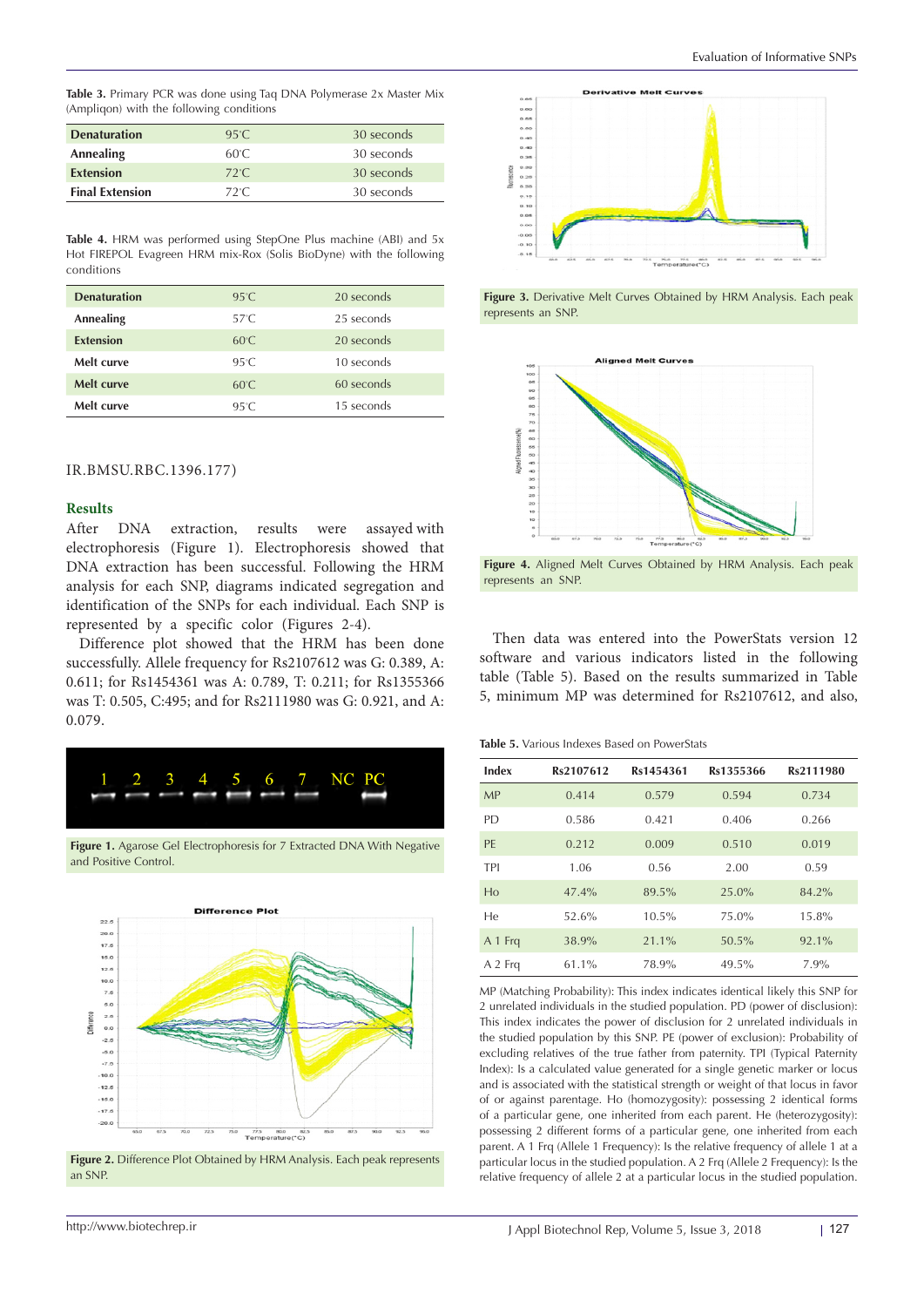maximum of PD was determined for Rs2107612 which indicates this SNP has greater power of discrimination for 2 unrelated individuals in the studied population.

# **Discussion**

Iran can be considered as a major route for the migration of humans from Africa to Southwest Asia as it is located in a strategic location in West Asia where 3 continents of Asia, Europe, and Africa are joined.<sup>10-13</sup> Identification of autosomal and mtDNA SNPs in different ethnic groups in Iran can show the relationship between Iranian ethnicities and other ethnicities, and could be informative in determining the pattern of human migration.<sup>13,18</sup> Since most SNPs have 2 alleles, their maximum discriminatory power is obtained when a set of them that have equal allelic frequency are used together.16-20 Informativeness of SNPs may vary in different populations.13-20 For the present research 4 SNPs were selected from the SNPforID database. They had 50:50 allelic frequencies in various populations so it could repeat in other population. Allele frequencies of the SNPs were obtained by using HRM analysis from 100 different individuals that lived in Northwest of Iran (East Azerbaijan province, West Azerbaijan province, Ardabil province, and Zanjan province).

According to our findings, only 2 polymorphisms (Rs2107612 and Rs1355366) had equal allelic frequencies with heterozygosity more than 50%. Accordingly, these polymorphisms are very informative and can be used to identify Iranian Azeri population.

Also, the minimum MP (matching probability) was determined for Rs2107612, and the maximum PD (Power of disclusion) for Rs2107612; which indicates this SNP has greater power of discrimination for 2 unrelated individuals in the studied population.

Furthermore, comparison of allelic frequencies of all 4 SNPs in the currently studied population with other studied populations base of SNPforID database showed that allelic frequencies of these 4 SNPs were very similar to those of the Persian speaking populations in Iran (Figures 5-8). This finding is in line with the previous studies that showed the genetic distances between Iranians and populations in Central Asia, East Asia, and Southeast Asia were higher than those between Iranians and populations in West Asia such as Turkey and the Caucasus.<sup>13,18</sup>



Figure 5. Allele Frequencies Comparison for Rs2107612 Loci Among the Iranian Azeri Population and others Population. Esfahan Fars (ESF); Middle East (MDE); Europe (EUR); East Asia (EAS); Southeast Asia (SEA).



Figure 6. Allele Frequencies Comparison for Rs1355366 Loci Among the Iranian Azeri Population and Others Population. Esfahan Fars (ESF); Middle East (MDE); Europe (EUR); East Asia (EAS); Southeast Asia (SEA).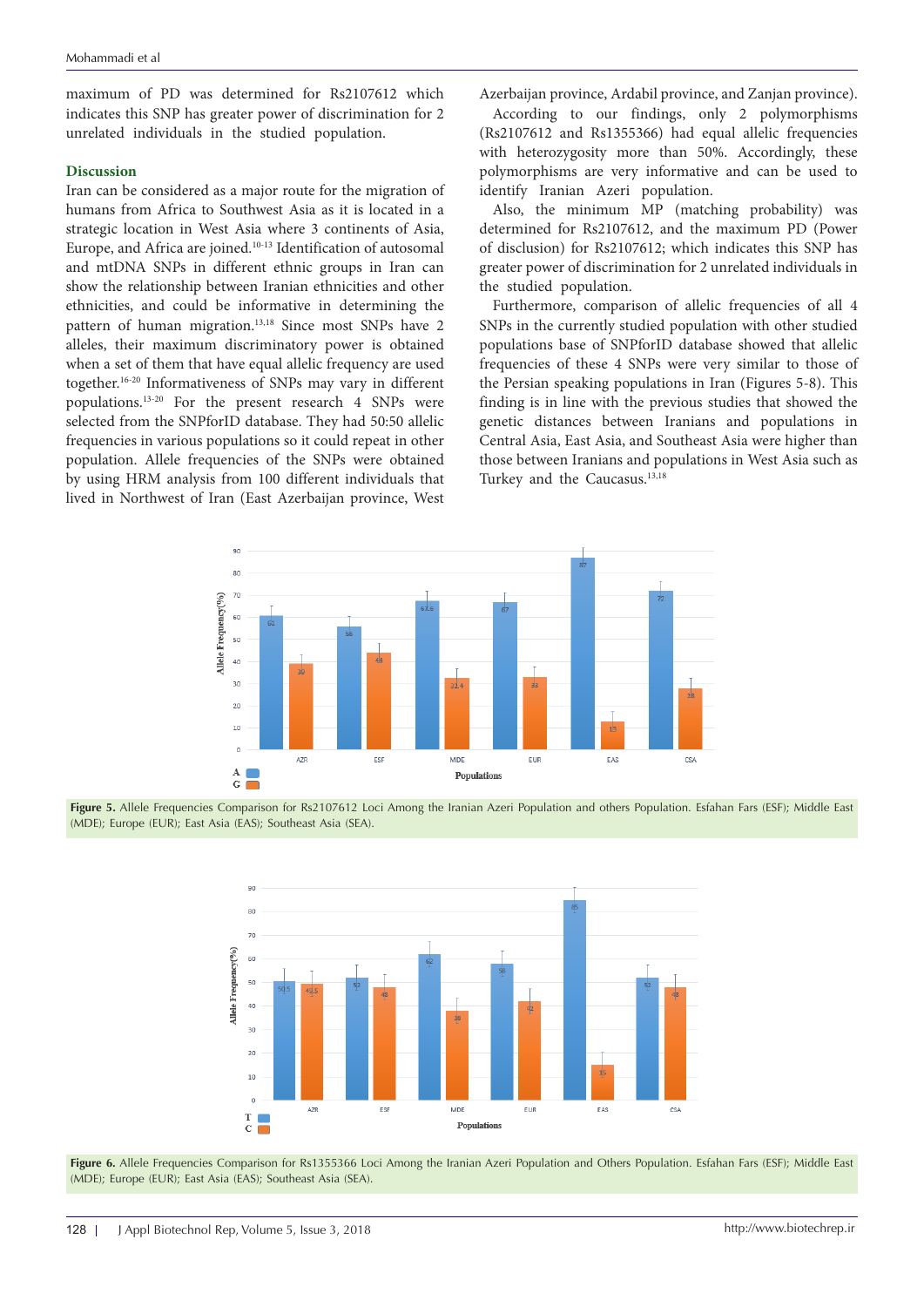

Figure 7. Allele Frequencies Comparison for Rs1454361 Loci Among the Iranian Azeri Population and Others Population. Esfahan Fars (ESF); Middle East (MDE); Europe (EUR); East Asia (EAS); Southeast Asia (SEA).



Figure 8. Allele Frequencies Comparison for Rs2111980 Loci Among the Iranian Azeri Population and Others Population. Esfahan Fars (ESF); Middle East (MDE); Europe (EUR); East Asia (EAS); Southeast Asia (SEA).

# **Conclusions**

Recognition of SNPs of high informativeness is a vital step in preparing a list of suitable SNPs for identification in any population. The present research aimed to identify the most informative SNPs owing potential to be benefited for identification in Iranian Azeri population. Based on our study, SNPs Rs2107612 and Rs1355366 could be included in the list of suitable SNPs.

Results of the present study can be used along with other SNPs to increase the identification power for some samples, and it can also help to preparing a database of suitable SNPs to be used for identification in Iranian Azeri population.

# **Authors' Contributions**

AM developed the theoretical formalism, carried out the experiments, performed the analytic calculations and wrote the manuscript; MR prepared the samples; SMH conceived the original idea; and MT supervised the project.

#### **Conflict of Interest Disclosures**

The authors declare they have no conflicts of interest.

### **Acknowledgments**

We would like to thank personnel of the NOOR Humans Genetics Research Center (Ebrahim Kiani, Hasan Bahmani, Sajad Habibi, Ali Miri, Peyman Zargari) for all their support of researchers.

#### **References**

- 1. Mohammadi A, Ghorbani Alvanegh A, Khafaei M, et al. A New and Efficient Method for DNA Extraction from Human Skeletal Remains Usable in DNA Typing. J Appl Biotechnol Rep. 2017;4(2):609-614.
- 2. Amigo J, Phillips C, Lareu M, Carracedo A. The SNPforID browser: an online tool for query and display of frequency data from the SNPforID project. Int J Legal Med. 2008;122(5):435-440. doi[:10.1007/s00414-008-0233-7.](https://doi.org/10.1007/s00414-008-0233-7)
- 3. Amorim A, Pereira L. Pros and cons in the use of SNPs in forensic kinship investigation: a comparative analysis with STRs. Forensic Sci Int. 2005;150(1):17-21. doi:[10.1016/j.forsciint.2004.06.018.](https://doi.org/10.1016/j.forsciint.2004.06.018)
- 4. Kayser M, de Knijff P. Improving human forensics through advances in genetics, genomics and molecular biology. Nat Rev Genet. 2011;12(3):179-192. doi[:10.1038/nrg2952](https://doi.org/10.1038/nrg2952).
- 5. Farjadian S, Sazzini M, Tofanelli S, et al. Discordant patterns of mtDNA and ethno-linguistic variation in 14 Iranian Ethnic groups. Hum Hered. 2011;72(2):73-84. doi:[10.1159/000330166.](https://doi.org/10.1159/000330166)
- 6. Twist GP, Gaedigk R, Leeder JS, Gaedigk A. High-resolution melt